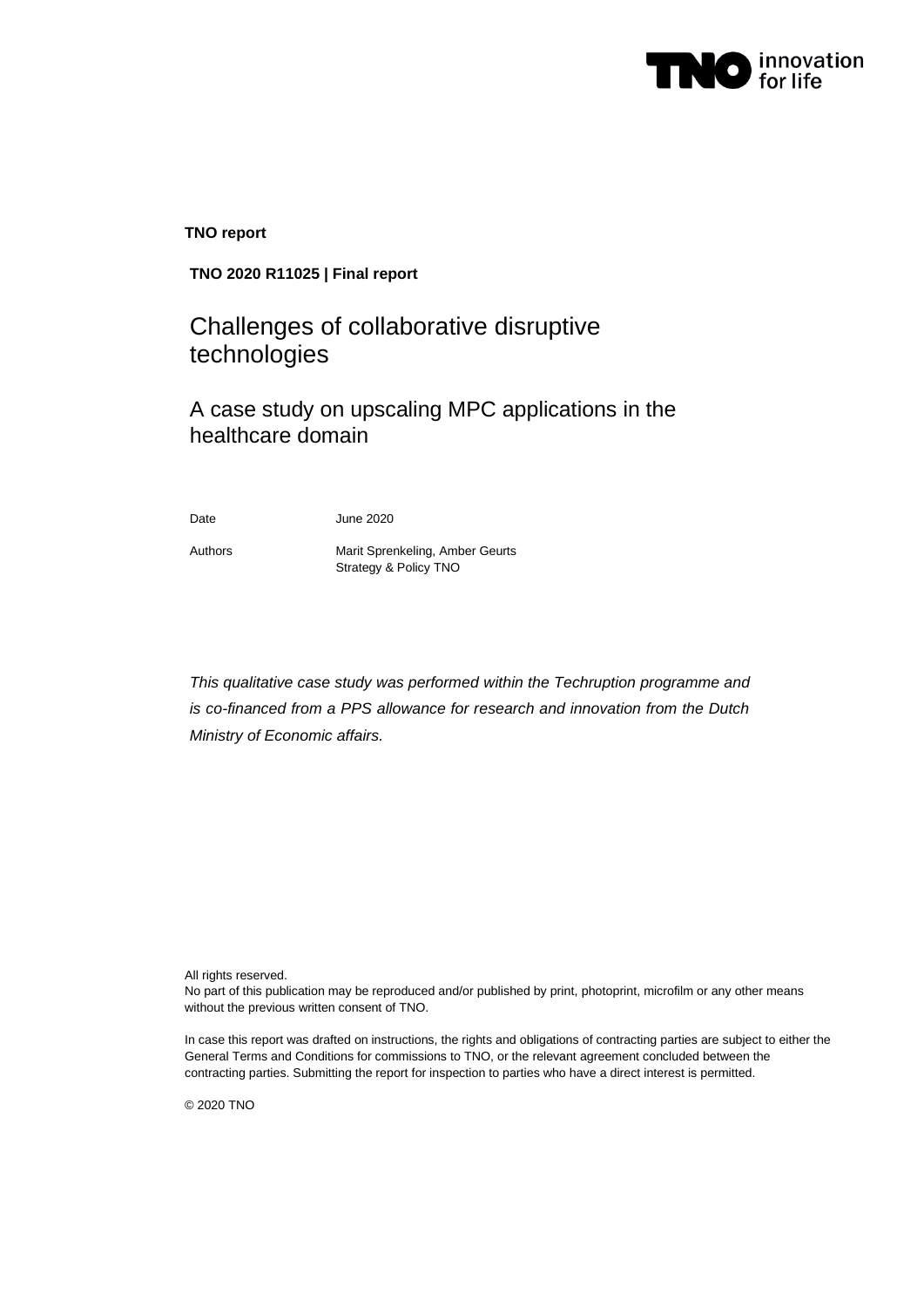

# **Contents**

| $\mathbf{1}$            |                                                                       |  |
|-------------------------|-----------------------------------------------------------------------|--|
| $\overline{2}$          |                                                                       |  |
| 2.1                     |                                                                       |  |
| 2.2                     |                                                                       |  |
| $\mathbf{3}$            |                                                                       |  |
| 3.1                     |                                                                       |  |
| 3.2                     |                                                                       |  |
| $\overline{\mathbf{4}}$ |                                                                       |  |
| 4.1                     | Organisational issues during disruptive technological innovations  10 |  |
| 4.1.1                   | Issues for collaborative disruptive technological innovations 10      |  |
| 4.1.2                   |                                                                       |  |
| 5                       |                                                                       |  |
| 5.1                     |                                                                       |  |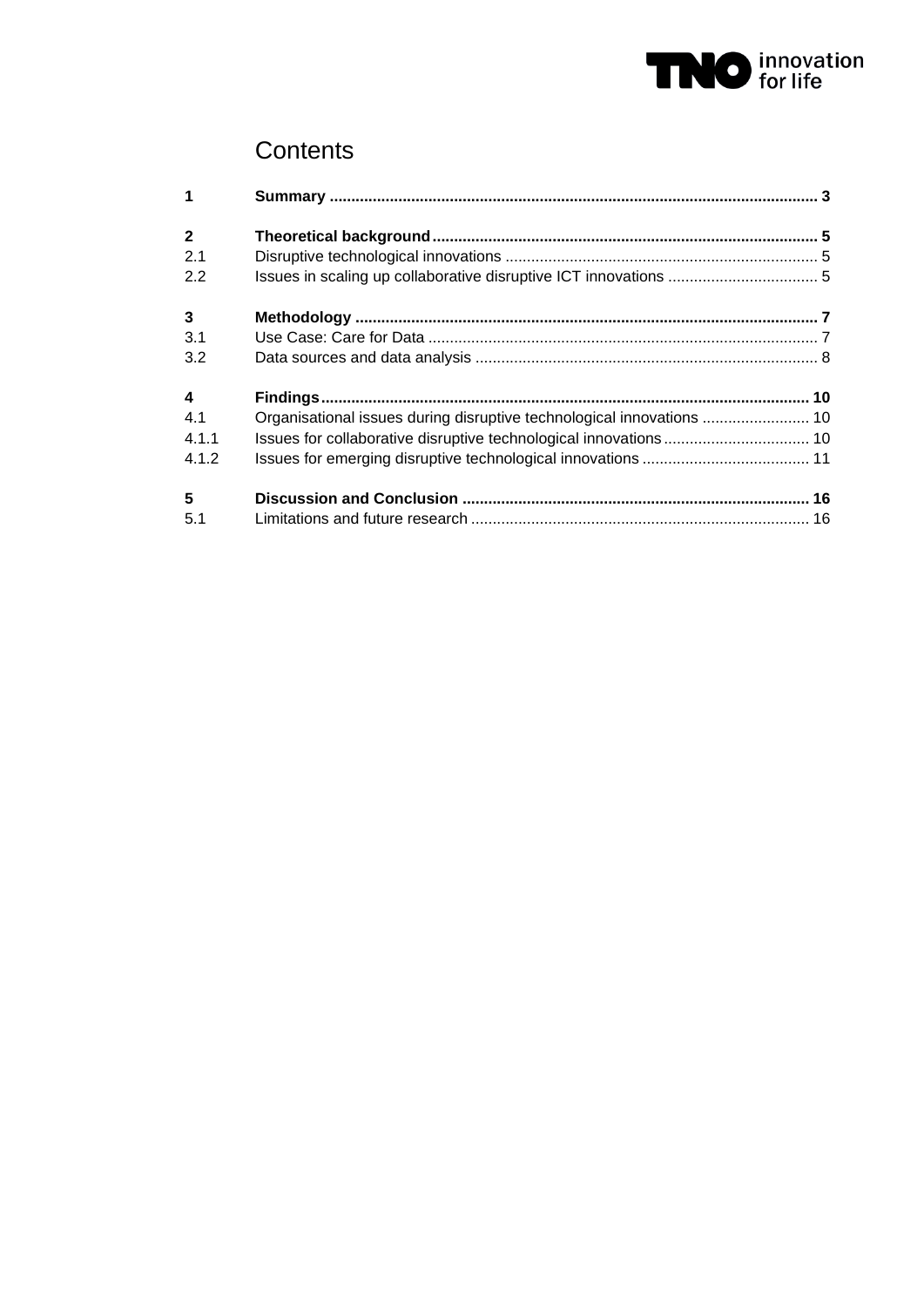

# 1 Summary

Multi-Party Computation (hereafter: MPC) is an innovative solution to jointly analyse sensitive data without having to share it. This ensures that parties cannot see each other's data, but also that the end result cannot be traced back to individuals or companies and that data is not visible to the outside world.

However, the technology behind such an ICT application only covers part of the innovation. When a disruptive technological innovation<sup>1</sup> is implemented within an organisation, organisational issues are involved. When it concerns a disruptive technological innovation that is implemented in multiple organisations (i.e. *collaborative disruptive innovations*), other issues also play a role, and these are focused on collaborations between organisations during the implementation of such a disruptive technology. In addition, for emerging technologies<sup>2</sup>, it is important to identify additional challenges, in particular ethical and legal ones.

This case study describes the organisational, ethical and legal issues involved in scaling up MPC applications. It is based on a qualitative use case study of the *Care*  for Data use case<sup>3</sup>, also known as *Privacy Preserving Analytics,* in the healthcare domain carried out within the Techruption programme<sup>4</sup> by TNO, CZ, CBS and Zuyderland hospital.. In this use case, MPC is applied in the healthcare domain with the aim of contributing to value-driven care. Value-based healthcare aims to maximise the medical care provided to a patient. The value of healthcare is measured in terms of patient results achieved per euro spent. Therefore, better care does not mean more care or more expensive care<sup>5</sup>. The case study consists of interviews with organisations involved in the use case, expert interviews and input from (internal) stakeholder meetings.

<sup>1</sup> Disruptive technological innovations concern the process whereby new technologies - often introduced by newcomers - develop into disruptive innovations that capture the market with new business models - often at the expense of established companies (Christensen, 1997; Christensen & Raynor, 2003). Creative start-ups want to develop disruptive innovations, while established companies fear being surprised by them (Geurts, 2017).

 $2$  Emerging technologies are new technologies whereby it is not clear at first glance whether they will develop further and how they can or will be applied (Martin, 1995). Such technologies are often still in the '*fuzzy front end',* characterised by significant uncertainty and ambiguity. It is clear that there is an evolutionary relationship (over time) between emerging technologies and potentially disruptive technologies (Li et al., 2017).

https://www.tno.nl/en/tno-insights/articles/secure-data-sharing-in-healthcare-with-completeprivacy/

<sup>4</sup> https://www.techruption.org/

<sup>5</sup> Kaplan, R. S., & Porter, M. E. (2011). How to solve the cost crisis in health care. *Harvard Business Review*, *89*(9), 46-52.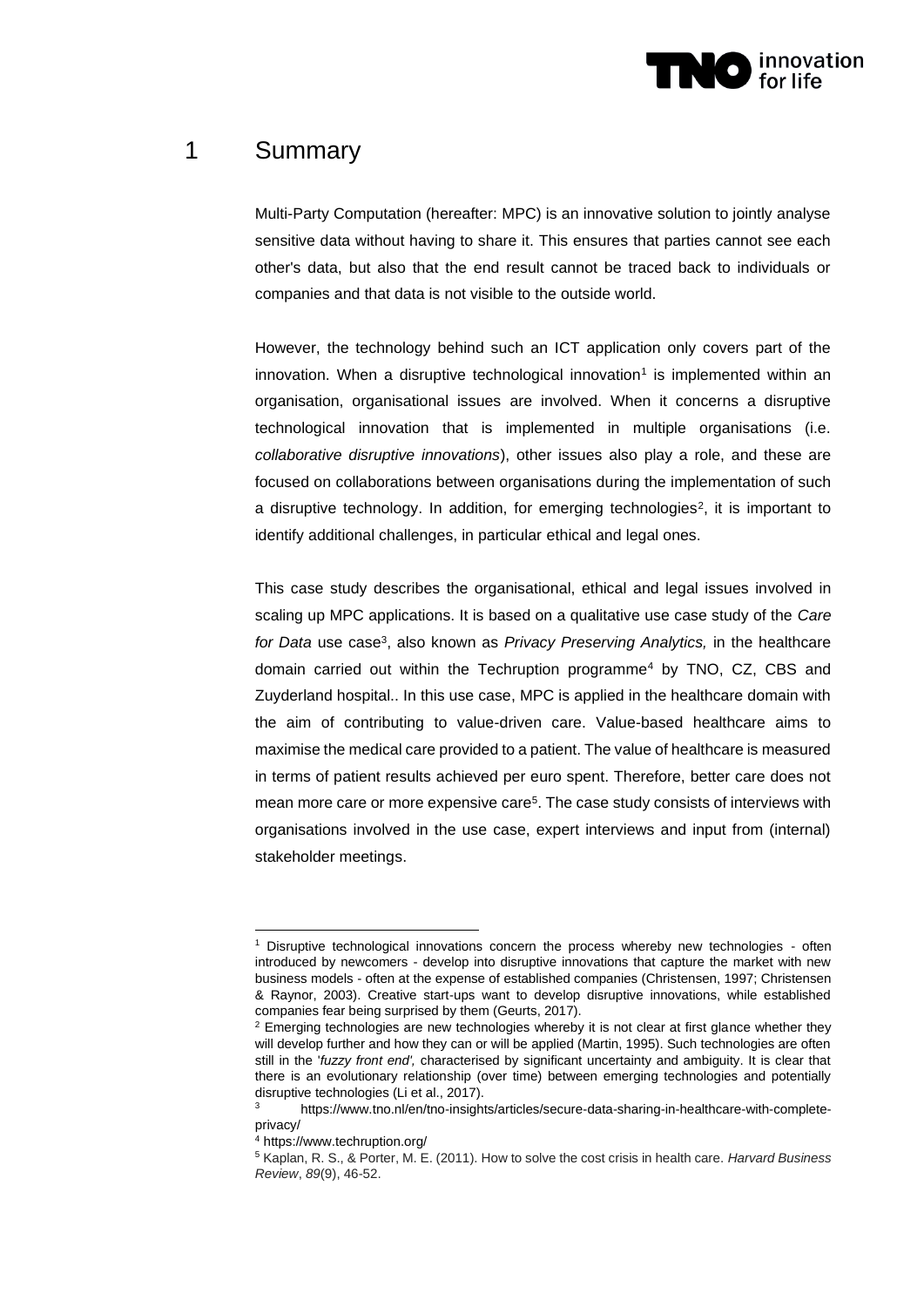

The results of our analysis identify several specific challenges for organisations that want to jointly develop and implement collaborative disruptive technological innovations. In addition, we identify a number of challenges related to the emerging nature of disruptive ICT innovations.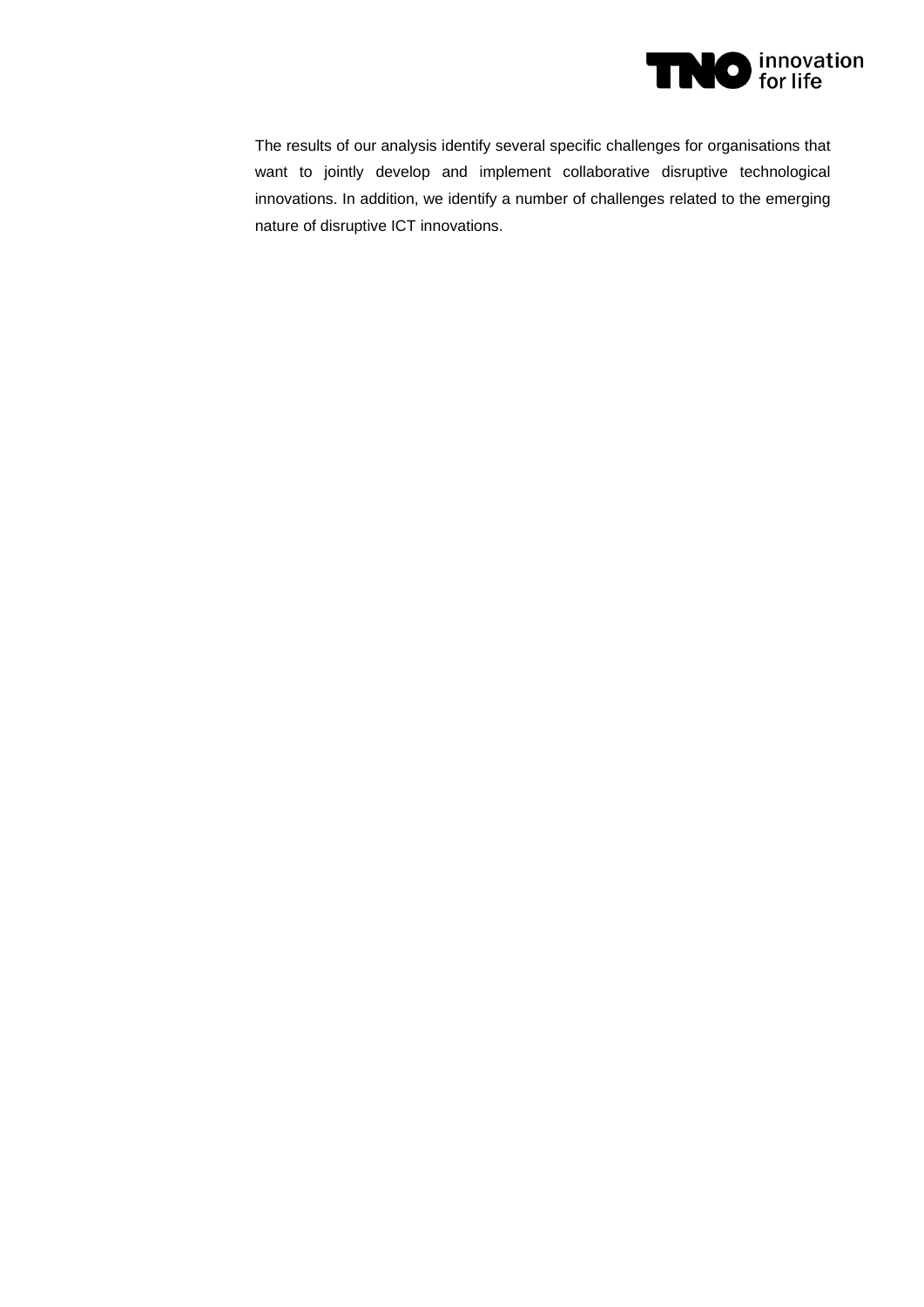

# 2 Theoretical background

### **2.1 Disruptive technological innovations**

In these times of rapid technological change, we are increasingly faced with disruptive innovations. This is the process by which new technologies - often introduced by newcomers - develop into disruptive innovations that capture the market with new business models<sup>6</sup>. Newcomers and start-ups often want to develop such disruptive innovations, while established companies are stuck with their existing business models<sup>7</sup>. Known challenges such as inertia, dependencies due to past investments and existing networks, and outdated or irrelevant knowledge base and business models play an important role in this respect<sup>8,9,10</sup>. Organisational changes also play a role, such as changing existing or creating new processes and procedures, or changing existing or creating new roles and functions and role shifts<sup>11</sup>. A new technology therefore only covers part of the innovation process.

#### **2.2 Issues in scaling up collaborative disruptive ICT innovations**

The technologies at the heart of this article - see box - result in two unique challenges for organisations dealing with disruptive technological innovations. Firstly, the organisations in this study are dealing with a disruptive technological innovation<sup>1</sup> that is developed and implemented by multiple organisations. This means that this is a technology that is applied across organisations. We therefore identify such disruptive innovations as *collaborative disruptive technological innovations*. We expect other organisational issues to play a role when it comes to such collaborative disruptions, which are aimed at collaborations between organisations, compared to 'traditional' disruptive technological innovations restricted to a single organisation.

Secondly, the organisations in this study deal with emerging ICT technologies<sup>2</sup>. When designing and scaling up a *new, emerging* ICT technology, it is particularly important

<sup>6</sup> Christensen, C.M. (1997*). The innovator's dilemma: When new technologies cause great firms to fail*. Boston, MA: Harvard Business School Press.

<sup>7</sup> Geurts, A. (2017). *Firm Responses to Disruptive Innovations: Evidence from the music industry.* Dissertatie Rijksuniversiteit Groningen.

<sup>8</sup> Christensen, C.M., & Overdorf, M. (2000). Meeting the challenge of disruptive change. *Harvard Business Review*, 78(2): 67-75.

<sup>9</sup> Assink, M. (2006). Inhibitors of disruptive innovation capability: a conceptual model. *European Journal of Innovation Management*, 9(2): 215233.

<sup>10</sup> Geurts, A., Broekhuizen, T.L.J. & Dolfsma, W.A. (2017). Responses to disruptive innovations: results from the Dutch music industry. *Monthly journal for Accountancy and Business Economics*, 91 (3/4).

<sup>11</sup> https://www.berenschot.nl/expertise/diensten/blockchain/blockchain-toepassen/"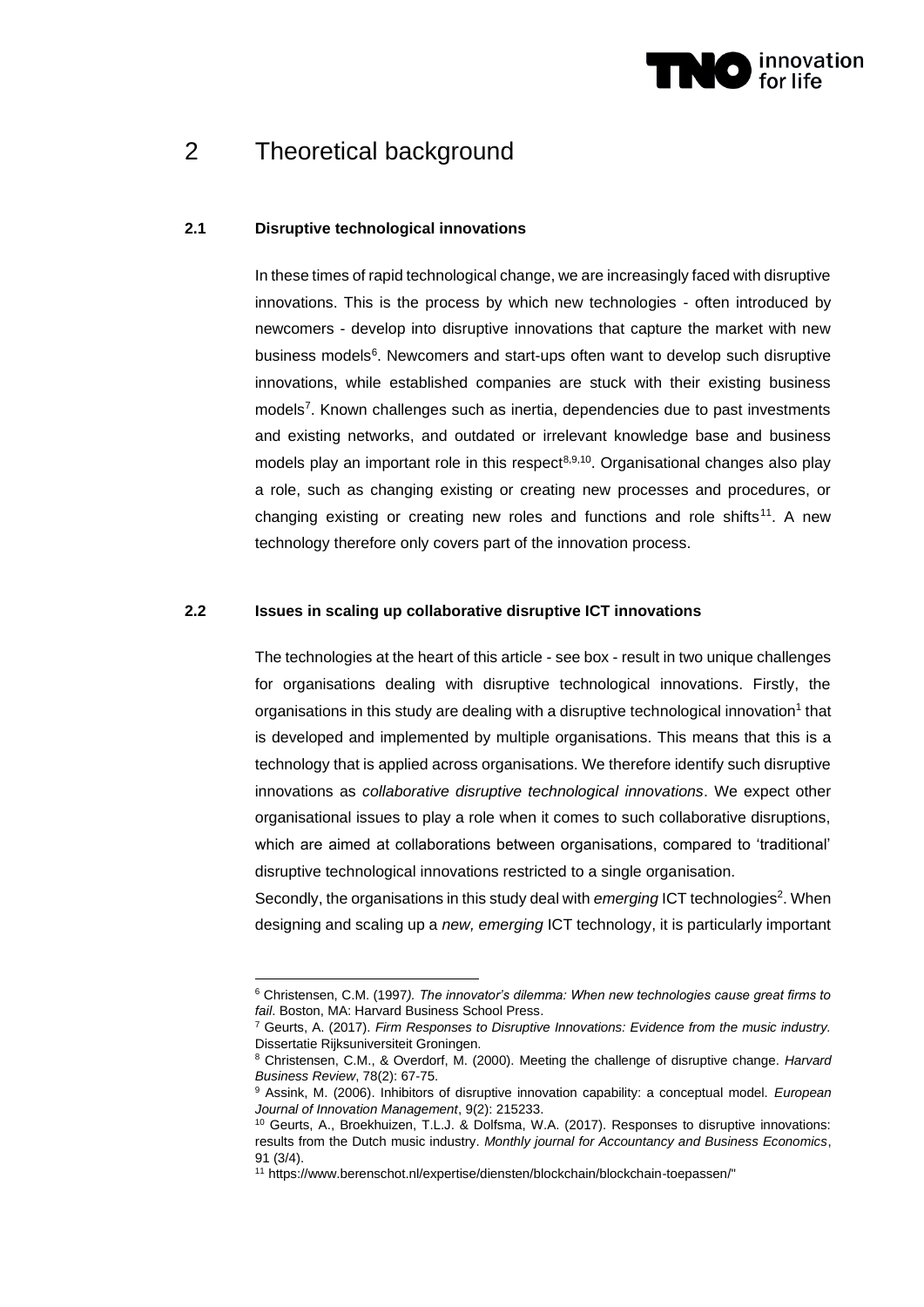

to embed the identification and evaluation of ethical interests in the innovation process<sup>12</sup>. Ethics refers to the discussion and reflection on morality. Morality is the whole set of views, decisions and actions by which people express what they think is good or decent<sup>13,14</sup>. Ethics can be described as a search for the right morality, and is by definition something to discuss<sup>15</sup>. Current legislation is based on the morality on which consensus has been reached. An example of this is *privacy legislation*. Because new technologies, such as MPC, address subjects that have not yet been addressed before, discussions around moral issues play an important role. This makes the implementation of emerging disruptive technological innovations challenging, because there is no consensus *(yet)* <sup>16</sup>. As a result, we expect ethical and legal issues to play a more important role when it comes to such emerging, disruptive technological innovations.

This article looks specifically at Multi-Party Computation (MPC) technology. MPC consists of cryptographic techniques that make it possible for parties to jointly rely on their data as if it were a shared database, while they cannot access each other's data with mathematical certainty. One of the underlying techniques is Paillier, a so-called *homomorphic encryption technique* that encrypts the data in such a way that it can be used for calculation purposes without having to decrypt the data. In this way, MPC replaces the functionality of a *trusted third party* (a trusted intermediary): the input data remains confidential, and yet the outcome of a calculation can be determined. Blockchain technology is a way to capture distributed information (e.g. transactions) across multiple organisations without being changed. As with MPC, Blockchain technology makes use of cryptography, and offers an opportunity to replace a traditional *trusted third party*. However, where MPC focuses on data confidentiality, Blockchain focuses on data integrity and non-repudiation: creating a common truth. In the use case central to this article, blockchain is used *in combination with* MPC to establish rules about what is and what is not allowed by means of a smart contract. For example, with the stipulation that parties cannot carry out random *queries* on each other's data - *queries* can only be carried out on the basis of consensus. An *audit trail* is also maintained on the blockchain, using meta data (information about which dataset, when, by which party was used in which *query*). This information is irrefutable and permanent.

These technologies are applied in the healthcare domain. The increasingly expensive healthcare sector with increasing staff shortages requires a different way of organising. By using MPC and Blockchain Technology to evaluate e-health applications, the intention is to deliver value-based healthcare.

<sup>12</sup> Dignum, V. (2019). *Responsible Artificial Intelligence: How to develop and use AI in a responsible way*. Springer International Publishing.

<sup>13</sup> Bolt, L. L. E., Verweij, M. F., & Delden, J. J. M. (2003). *Ethics in practice*. Publishing house Van Gorcum.

<sup>14</sup> Dubbink, D. W. (2015). Legally correct or morally correct? *Controllers Magazine*, 26-29.

<sup>15</sup> Santoni de Sio, F., & Van den Hoven, J. (2018). Meaningful human control over autonomous systems: A philosophical account. *Frontiers in Robotics and AI*, *5*, 15.

<sup>16</sup> Borup, M., Brown, N., Konrad, K., & Van Lente, H. (2006). The sociology of expectations in science and technology. *Technology Analysis and Strategic Management*, 18(3–4), 285–298.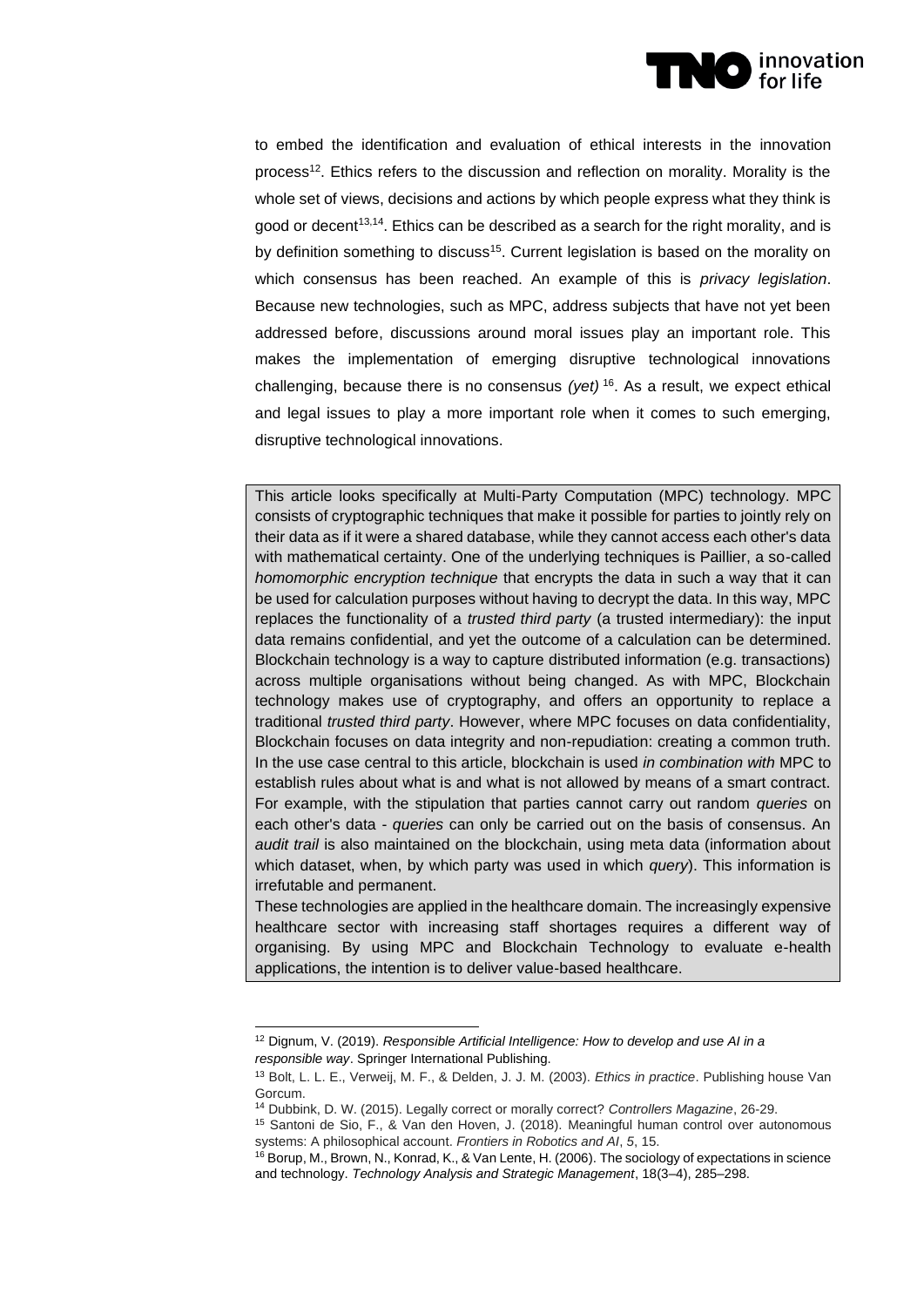

# 3 Methodology

To determine the challenges of disruptive collaborative technological innovations, a qualitative case study in the health sector is used focusing on the *Care for Data* use case. A qualitative approach has been chosen to accommodate the different interpretations and experiences of different stakeholders regarding the introduction of MPC technology in the healthcare domain<sup>17</sup>.

## **3.1 Use Case: Care for Data**



Deployment of technology in the healthcare domain can contribute to value-based healthcare<sup>18</sup>, for example by relieving the burden on healthcare personnel or making business processes smarter. Valuebased healthcare focuses on maximising the medical care

provided to a patient. The value of care is measured in terms of patient outcomes per euro spent, so better care does not necessarily mean the provision of more care or more expensive care. Within this use case, an attempt is made to enable effectiveness analyses in healthcare in order to better determine which care (in this case e-coaches) are effective for which group of patients<sup>19</sup>. This information helps healthcare providers to determine when they can best use which instruments, and helps healthcare insurers to determine which care will or will not be reimbursed in which situations.

In order to perform these effectiveness analyses, it is important to bring together data from different parties and analyse it. Sharing and combining personal data risks the invasion of privacy and data leakage. In order to manage these risks, regulations, such as GDPR and the law governing the use of the Citizen Service Number (BSN), have been implemented in the healthcare sector. These regulations, but also the necessary administrative actions and safety procedures, mean that it is not scalable to have these effectiveness analyses carried out by a trusted third party.

<sup>17</sup> Eisenhardt, K. M. (1989). Building theories from case study research*. Academy of Management Review*, 14: 532-550.

<sup>18</sup> Kaplan, R. S., & Porter, M. E. (2011). How to solve the cost crisis in health care. *Harvard Business Review*, *89*(9), 46-52.

<sup>&</sup>lt;sup>19</sup> N.B. Effectiveness analyses of a specific intervention can therefore increase the value of the care provided.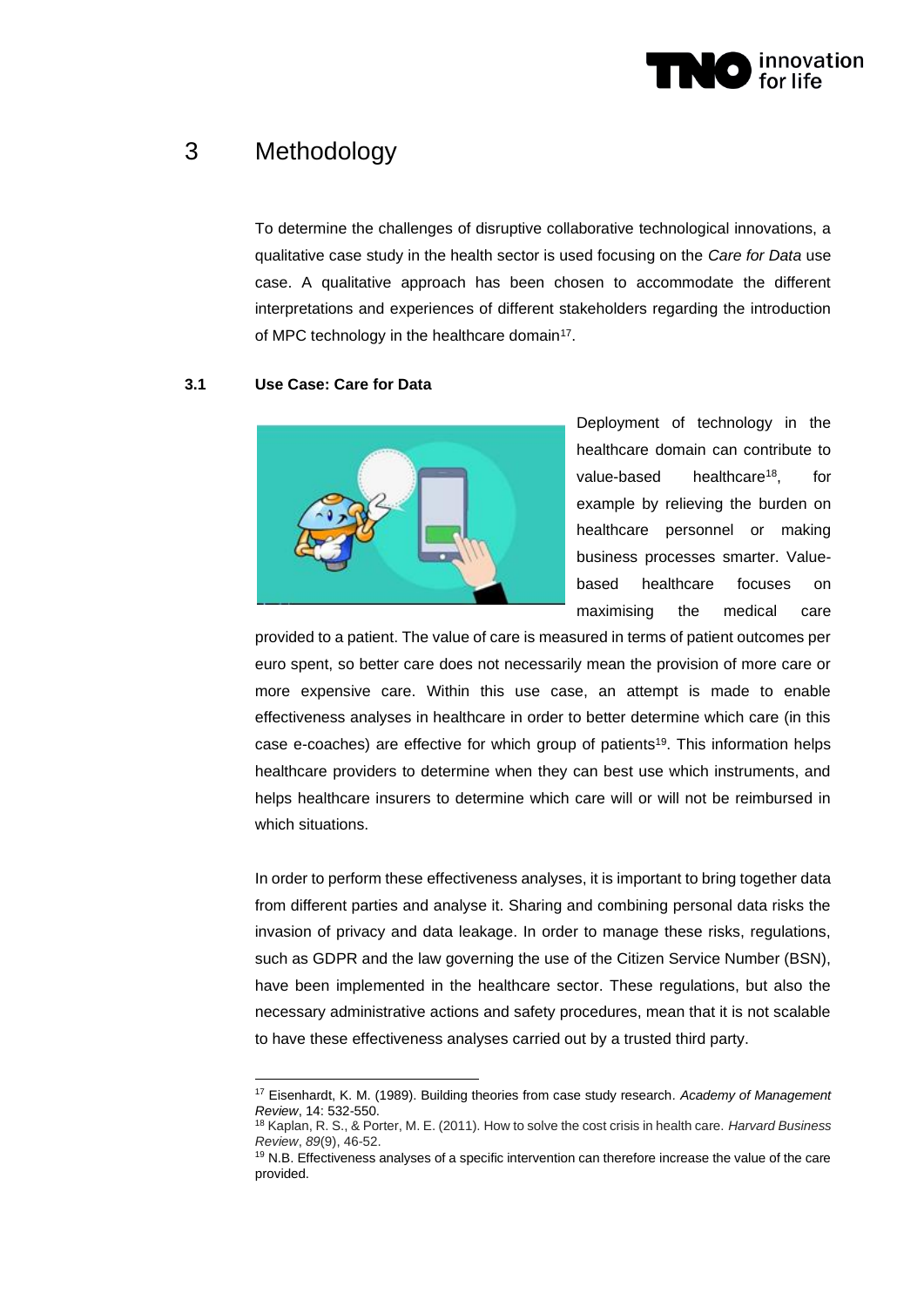

Within the use case, four collaborating parties have therefore developed a scalable analysis method that enables data to be processed in line with privacy guidelines. The following conditions, formulated by the cooperating parties, have been taken into account:

- 1) parties are not allowed to view each other's data;
- 2) the outside world is not allowed to see the data;
- 3) the end result should not be traceable;
- 4) the outside world is not allowed to see the result of the analyses, and
- 5) parties may not perform random queries on each other's data.

The result is a cross-organisational ICT system, designed on the basis of a combination of MPC and Blockchain technology (for more explanation, see box). This ICT system is deployed by using analyses with privacy-sensitive data to find out whether an e-coach, used for *inflammatory bowel diseases* (*IBD)*, has an effect on the number of patient visits to the specialist. Inflammatory bowel disease is a useful case, because this target group has fairly intensive and regular contact with their healthcare providers due to the rather spontaneous course of the disease. The use case involves Zuyderland hospital (a healthcare provider), CZ (a healthcare insurer), CBS (the Dutch Central Agency for Statistics) and TNO (Dutch applied scientific research institute). The healthcare provider has data on 1) the number of visits to a specialist, and 2) which patient uses the e-coach or not. The healthcare insurer has data on healthcare declarations and the data-carrying organisation provides data on socio-economic status.<sup>20</sup> TNO is the technology supervisor within the use case, and supports and supplies knowledge in setting up and configuring the ICT system.

### **3.2 Data sources and data analysis**

This article is based on the analysis of various data sources. Firstly, archive material was used around the case (Care for Data). This was supplemented by four interviews with each of the four organisations involved in the use case. The questions during the interviews focused on the role of the organisations, their ambitions within the use case, and the role of stakeholders. In addition, specific questions were asked about the influence of MPC technologies on existing processes and procedures, the emergence of new processes and procedures, the role within the organisation and the impact of MPC on the organisation and working methods. We also looked at the structural embedding of MPC within the organisation, and the changes needed to achieve this. Finally, questions were asked about the ethical and legal issues and

 $20$  Note: so far no real data has been used in the testing of the innovation in this use case – the data has been simulated to resemble real data.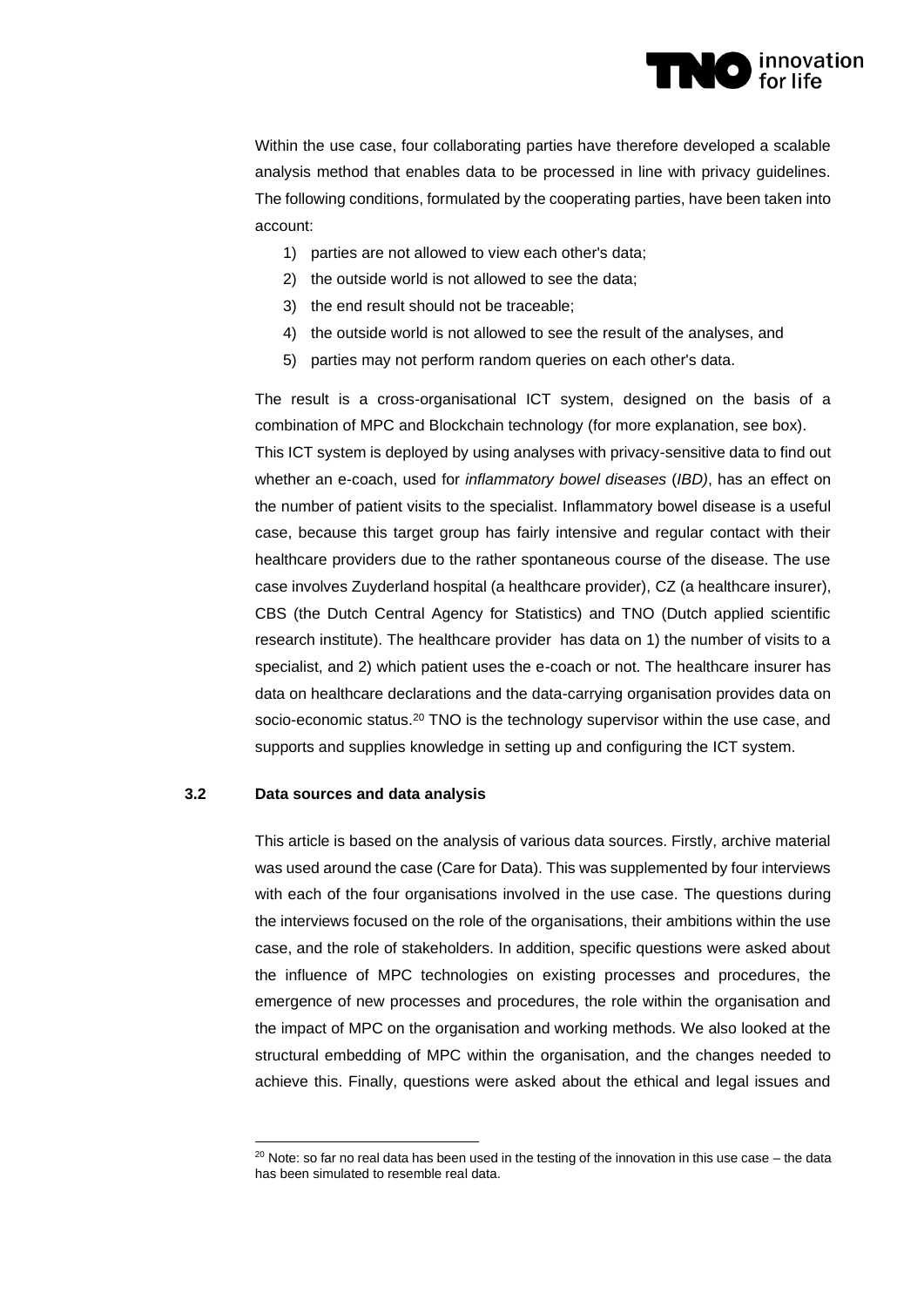

difficulties encountered by the organisation, and the impact of MPC on decisionmaking processes.

In addition to the interviews with stakeholders, two expert interviews were held and the material was supplemented with input provided during internal stakeholder sessions. During these stakeholder sessions - or '*requirement sessions'* stakeholders from the different organisations were present. In these sessions, requirements to be met by the MPC application were discussed together with internal stakeholders, such as the legal and technological aspects as well as the requirements that the form of collaboration around the pilot should meet. The different data sources were analysed to identify common challenges.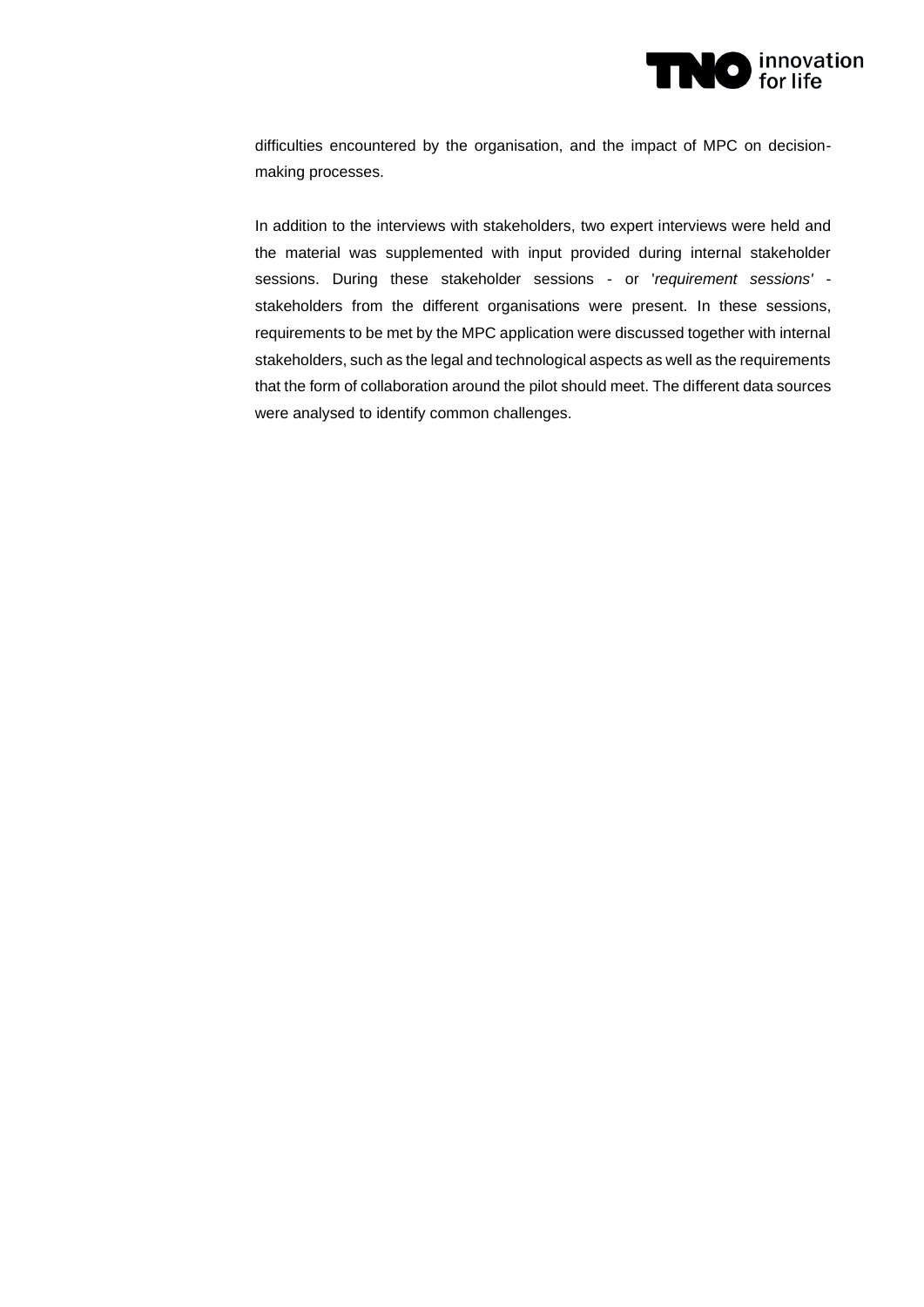

# 4 Findings

# **4.1 Organisational issues during disruptive technological innovations**

### *4.1.1 Issues for collaborative disruptive technological innovations*

An important finding of the *Care for Data* use case is that the incentives vary for the different organisations within the use case. One organisation would like to test the quality of a care innovation, another wants to take the technology fully into production for structural support in decision-making about reimbursements, and yet another wants to experiment with such a technology largely to be able to determine what this could mean for the future. Another difference between the organisations concerns the many varied procedures and formats that are used. When the technology is scaled up, these various incentives, intentions and formats can influence collaboration and coordination. For this reason, the role of governance and the role of standardisation are central themes.

### *4.1.1.1 Governance*

Governance is therefore important in the joint commissioning of an MPC application. First, the governance of collaboration. Governance stands for the framework of decision-making and responsibility within an organisation, which ensures that the desired results are achieved. Governance is important when entering into a collaboration because it provides insight into how different parties think about the collaboration and the (behavioural) rules within the collaboration. Governance also helps to define the collaboration structures that enable agreement to be reached on joint activities.

In addition to the governance to enable joint decision-making on the cooperation, a joint ICT governance system should also be considered by the different parties: *IT governance*. IT governance is about online decision-making power, the power to enter data and give orders to the system, or how the parties are held responsible<sup>21</sup>. Data governance, which concerns who/which party is responsible for and is allowed to make decisions about the data that is used $22$ , is part of this.

<sup>21</sup> Weil, P., & Ross, J. (2004). IT Governance on One Page. *MIT Sloan Management Review. Retrieved April*, *21*, 2006.

<sup>22</sup> Khatri, V., & Brown, C. V. (2010). Designing data governance. *Communications of the ACM*, *53*(1), 148-152.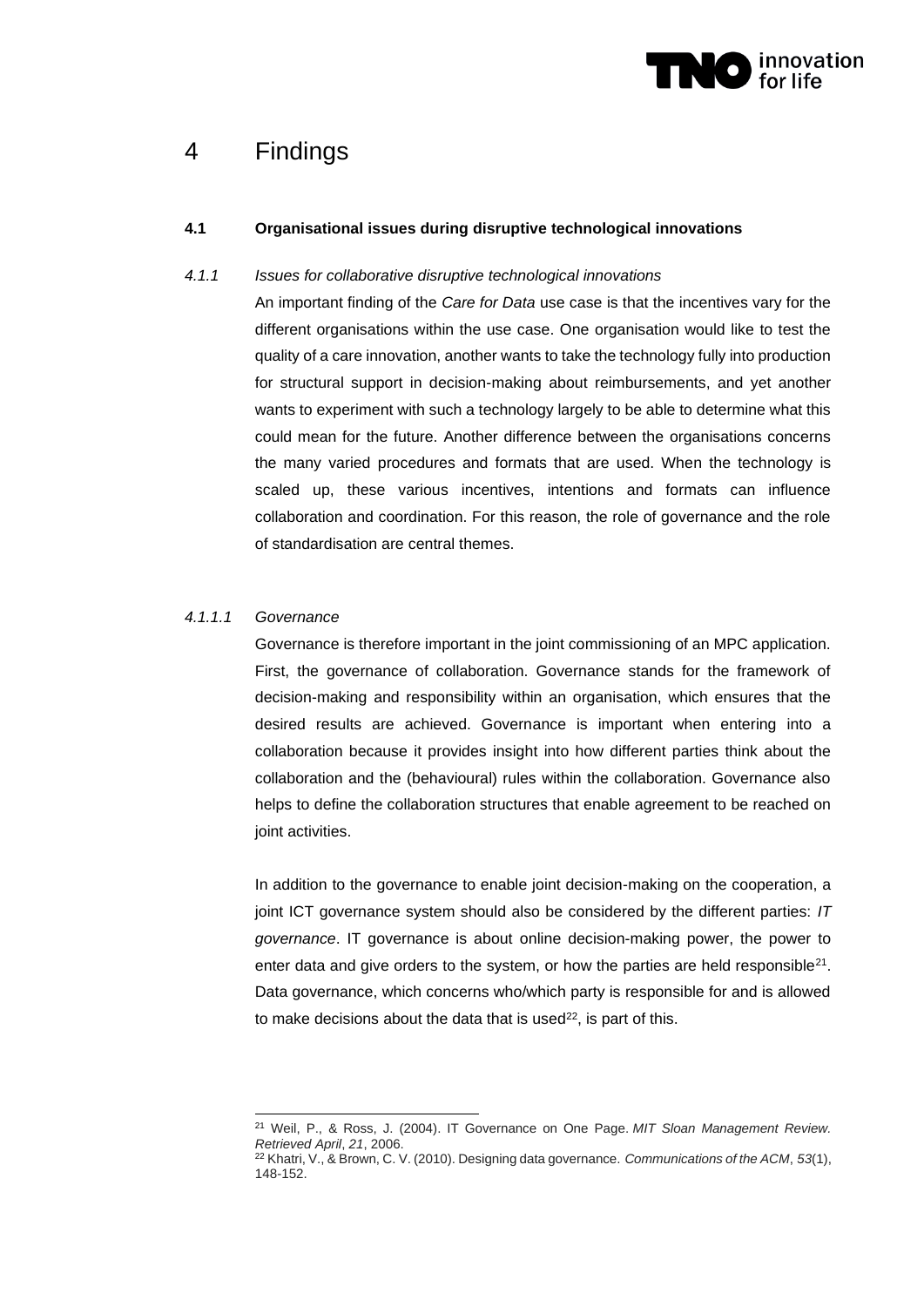

Finally, the use case shows that good IT governance and data governance is in line with corporate governance principles. As a result, ICT systems are in line with business objectives. However, the decentralised nature of MPC, which is implemented across organisations, makes it more difficult to align IT governance with organisational goals and strategies, because each organisation has its own goals and strategies and thus its own incentives to participate in the collaboration.

*"Account must be taken of stakeholder interests of multiple organisations and the legal framework conditions of multiple domains, and IT governance should be consistent with the corporate governance of all participating organisations" - note*

## *4.1.1.2 Standardisation*

During the implementation of a collaborative disruptive technological innovation, different organisational procedures and formats arise. For example, all data from the participating organisations must be provided in the same file format. Also, integration of the MPC system with other systems within organisations is one of the common challenges when scaling up MPC solutions. Collecting data and entering it into an MPC system is now usually a manual process. To simplify the use of MPC, it could be integrated into existing (ICT) systems.

In order to achieve this, agreements need to be made. As the application scales up, and more organisations possibly participate in the collaboration, it is predicted that this will become increasingly difficult to achieve. It is therefore important that in the future, when putting an MPC-based application into production, the organisations themselves bear responsibility for their own data. Such agreements also make the commercialisation of MPC technology possible: so far there are a limited number of commercial parties offering MPC applications, including Partisia in Denmark and Roseman Labs in the Netherlands.<sup>23</sup> At the moment, MPC technology 'lives' mainly in the academic world.

*"If working with MPC really gets off the ground, there's a world to be won." – Leon van de Weem, project manager Zuyderland*

# *4.1.2 Issues for emerging disruptive technological innovations*

There are a number of other factors that could complicate the scaling up of MPC applications. When taking the MPC application into production within the Care for Data case, the results show that a role shift is taking place within existing roles, and

<sup>23</sup> [www.rosemanlabs.com](https://rosemanlabs.com/)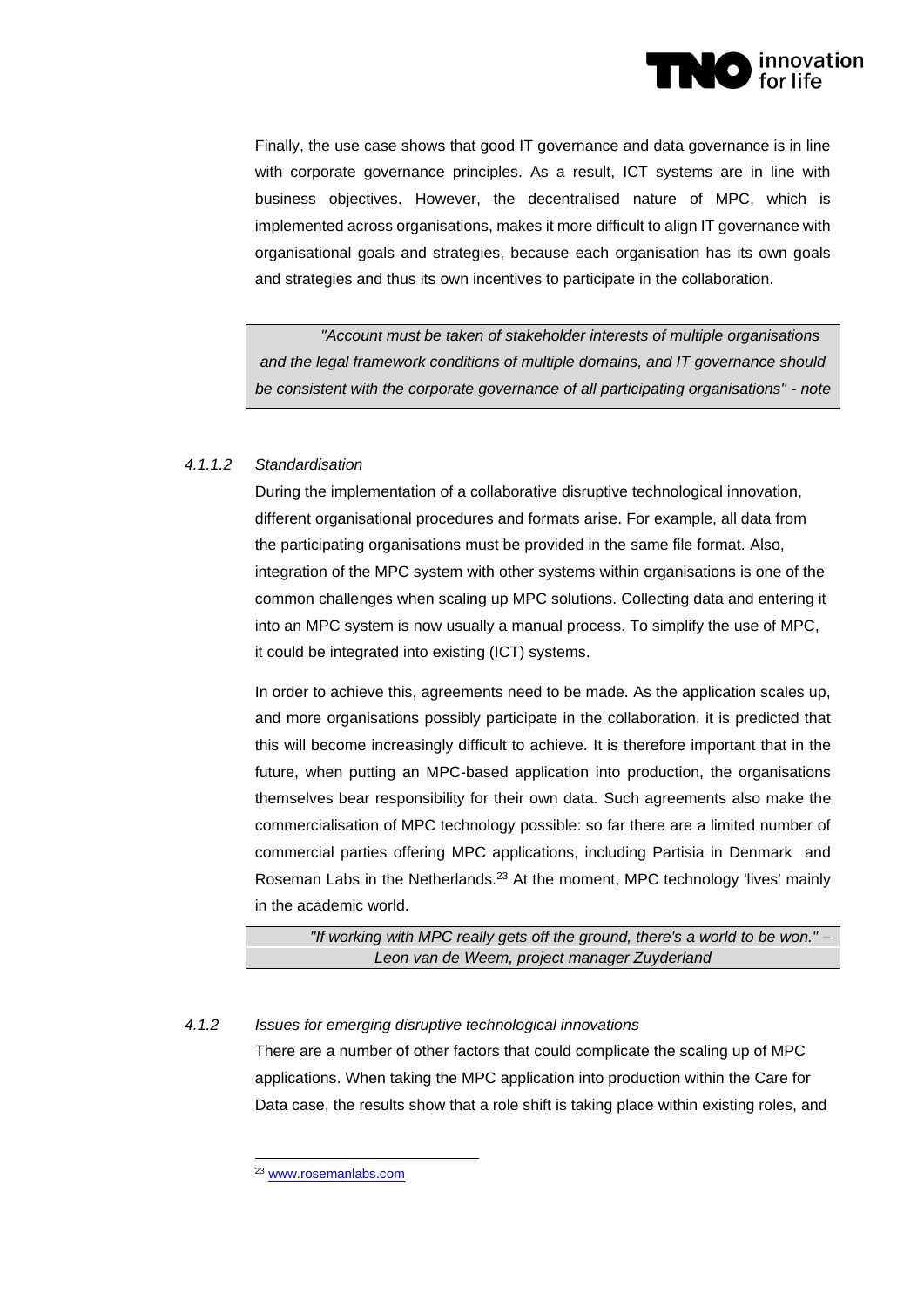

that new roles are also emerging within the participating organisations. For example, ICT staff must be trained to set up and maintain the system. For working with data and doing analyses, data scientists are needed.

*" Data scientists who must have a number of specific skills are deployed to carry out the analyses. The data scientists have to make considered choices about which data is needed for which analysis, and what kind of result is expected. The reason*  for this is that the Care for Data application does not allow an infinite number of *queries to be carried out, as this entails the risk that results from analyses can be traced back to individuals. In addition, the data scientists analysing the results should be aware of the functioning of the MPC system and possible biases it entails" - note*

### *4.1.2.1 Trust*

A number of potential encryption technologies that can be used in MPC applications still have a low technology readiness level. Because of this, as well as the changing and new roles within the organisations, trust is a challenge that is assigned an important role in MPC applications. A technically sound solution is a first step towards trust. Furthermore, it is important to explain in an easily understandable way what cryptographic technologies entail. MPC technology is also still little known or familiar in the social context. MPC technology is not yet subject to a '*reliability label*'. As a result, the reliability - or familiarity - of MPC applications cannot yet be demonstrated using standardised norms. Especially for the various stakeholders involved in this innovation process, these present potential challenges in the development of MPC technology. For the parties that now work with MPC, there is therefore an opportunity to make the technology more robust and create more familiarity and trust.

*"You're dealing with patients first and foremost because yes, we also want to explain to the patient exactly what we're going to do and not that there's going to be any leaks that make him feel like we're peeking into his medical records." – Paul van Helvoort, innovation analyst CZ.*

#### *4.1.2.2 Ethical issues*

When designing and scaling up an emerging new technology, the identification and evaluation of ethical interests is not easy to embed in the process because new, emerging technologies - such as MPC technology – raise issues that had not previously been addressed. As a consequence, the ethical issues are not easy to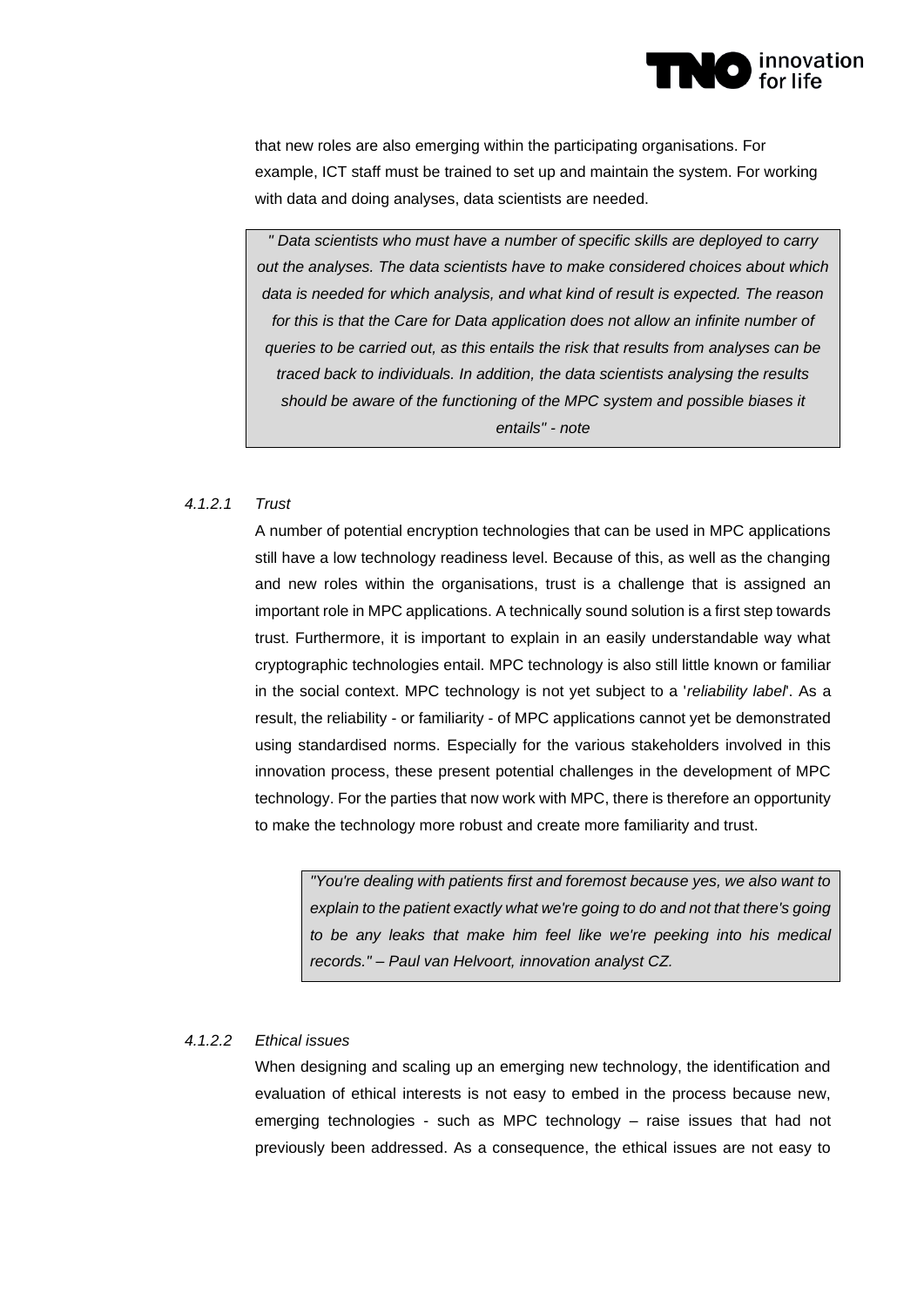

address because *no consensus* exists (yet). In addition, the results point to two specific challenges in the development of an ethical application of MPC technology: bias and human-in-the-loop.

**Bias.** The analysis of the data shows that one of the most important ethical issues focuses on the possible role of bias in the results. This bias can be caused by, for example, bias on the part of the researcher (in this case the data scientist), wrong selection of datasets and/or wrong cause-effect relationships. It turns out that precisely because MPC applications can be analysed more often with more and larger datasets, a possible bias is more difficult to recognise afterwards. So it is good to be aware of the risks as early as in the design process as possible. Awareness of a potential bias in the results, and how to deal with this, is important. In the Care for Data use case, for example, various moral considerations, including privacy, were taken into account. After all, the technology is designed to share data without violating privacy (i.e. *privacy by design*).

*"It is difficult to explain to outsiders that a healthcare insurer is going to use data from a medical file. Try explaining the principle of sharing data without sharing." – Paul van Helvoort, innovation analyst CZ.*

A second moral consideration that was (implicitly) taken into account is where the responsibility lies when a choice is made on the basis of results with a bias. Two points of human control were therefore embedded within the use case. First with the data scientists performing the analysis. These data scientists determine which data is necessary/useful for an analysis and ensure that the analysis cannot be traced back to individuals. These data scientists are also expected to be aware of the creation of a bias in the analysis. Secondly, the healthcare provider is responsible for the care provided at all times. The healthcare provider is the person or entity who knows the patient and has an advisory role. The healthcare provider also has the choice of whether or not to rely on the results of research using MPC technology in individual cases.

**Human-in-the-loop.** Another ethical issue in emerging disruptive technological innovations is how to deal with responsibilities in automated decision-making. One way of embedding this responsibility that emerged in the case study is by ensuring that somewhere in the process of automated decision-making there is a person at the helm who is responsible for the choices that are made. This could be embedded in different ways, for example in the design process of the technology, or by having a person approve an automated decision. However, the extent to which MPC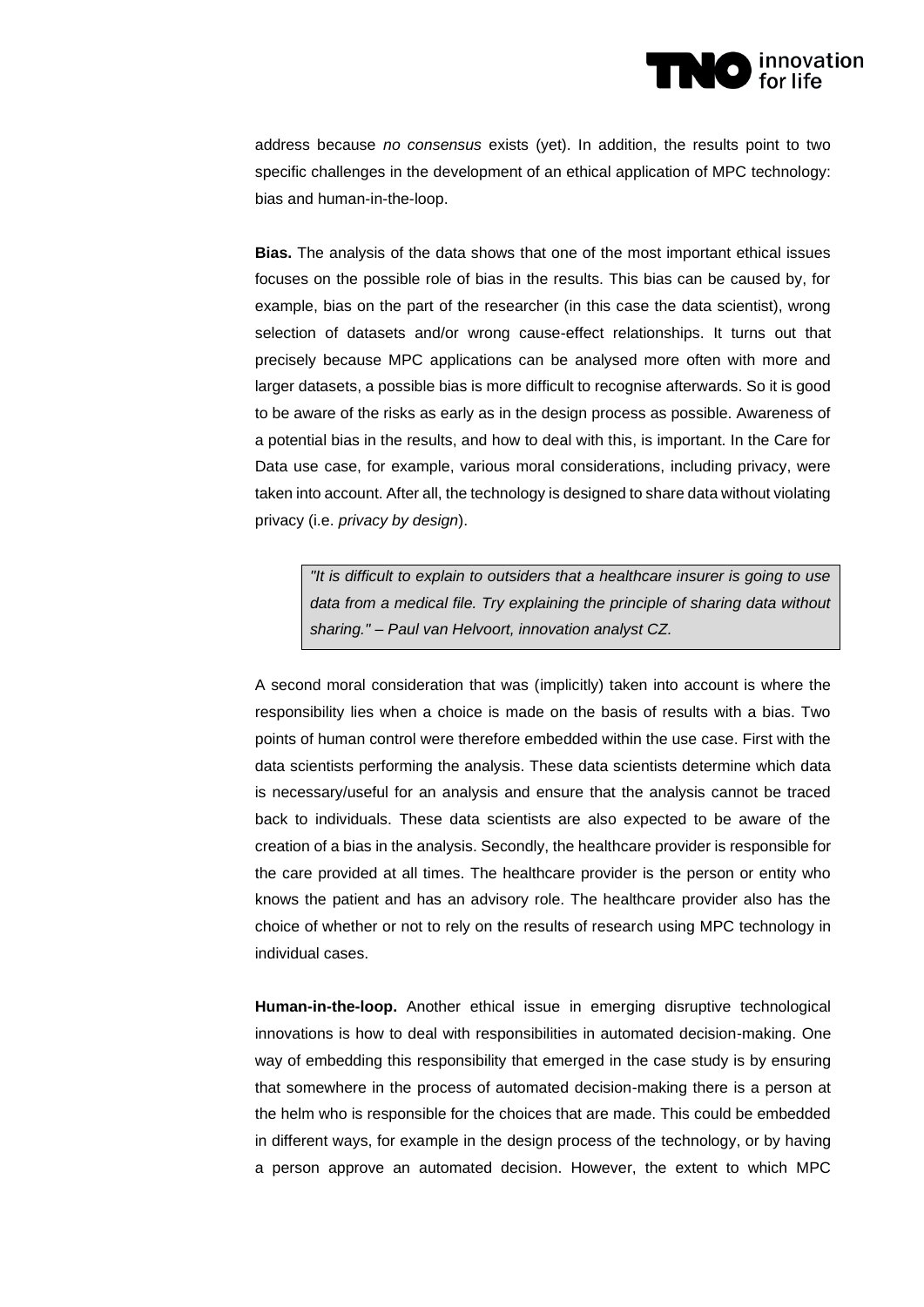

applications could lead to automated decision-making is debatable. This is a technology that performs analyses on the basis of certain data. The possibilities for including data in these analyses are endless; from data about whether the patient uses an e-coach (hospital data), how much care the patient declares (health insurance data), socio-economic status and economic situation at that time to climate information and living environment. The more data that is added to an analysis, the less transparent it is, however, in terms of what the outcome is based on. This makes full automation of the decision-making process difficult.

### *4.1.2.3 Legal issues*

Finally, in the innovation process and in the implementation of MPC applications, legal preconditions must be taken into account: it is precisely cross-sectoral cooperation that gives these preconditions added complexity because organisations have to deal with different laws in different jurisdictions. Compliance with privacy legislation, for example, is one of the challenges of working with MPC applications. Although many encryption technologies can ensure that the application meets the requirements of privacy legislation, processing sensitive data on a large scale is seen as a general risk because sensitive personal data is subject to additional security rules. For this reason, the experts recommend performing risk-based multi-factor compliance analyses $24$  to ensure that data processing routines comply with the requirements of privacy laws.

What also needs to be taken into account when possibly putting an MPC application into production is that different techniques can be used when using MPC technology, all of which have to be legally tested separately. For example, when setting up the use case and testing the technological feasibility of the MPC application, a number of lawyers from the organisations involved were deployed to test the application against the GDPR, the conditions of the IT system and the form of collaboration. However, legislation was not been examined in depth by all parties.

*"Within the use case, the GDPR, the Hospital Act, the Healthcare Insurance Act and the BSN Act must be taken into account in the first instance" - note*

However, the biggest legal challenge for the MPC application is the rapid development of the technology while no legislation is yet available on these technologies. The in-house lawyers have limited knowledge of the technology and

<sup>24</sup> Veeningen, M., Chatterjea, S., Horváth, A. Z., Spindler, G., Boersma, E., van der Spek, P., ... & Veugen, T. (2018, April). Enabling Analytics on Sensitive Medical Data with Secure Multi-Party Computation. In *MIE* (pp. 76-80).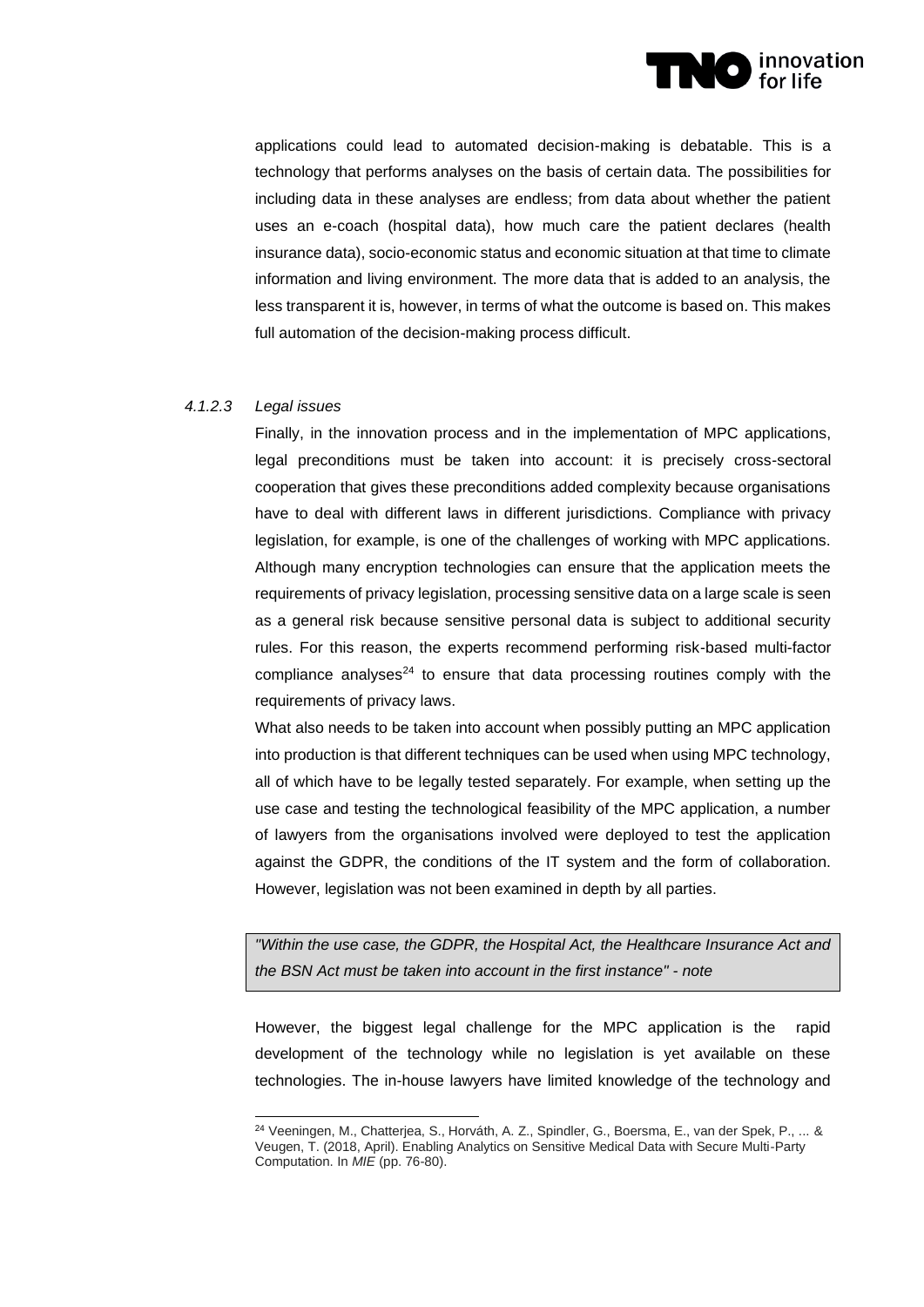

are often unable to find their way in terms of jurisprudence in this field. The early involvement and guidance of a lawyer working in this field would be a solution to overcome legal challenges early on in the process.

*"I need a lawyer who understands whether I may link two charts based on a hashed BSN. Someone who knows the jurisprudence." – Ted Stormen, IT architect CBS.*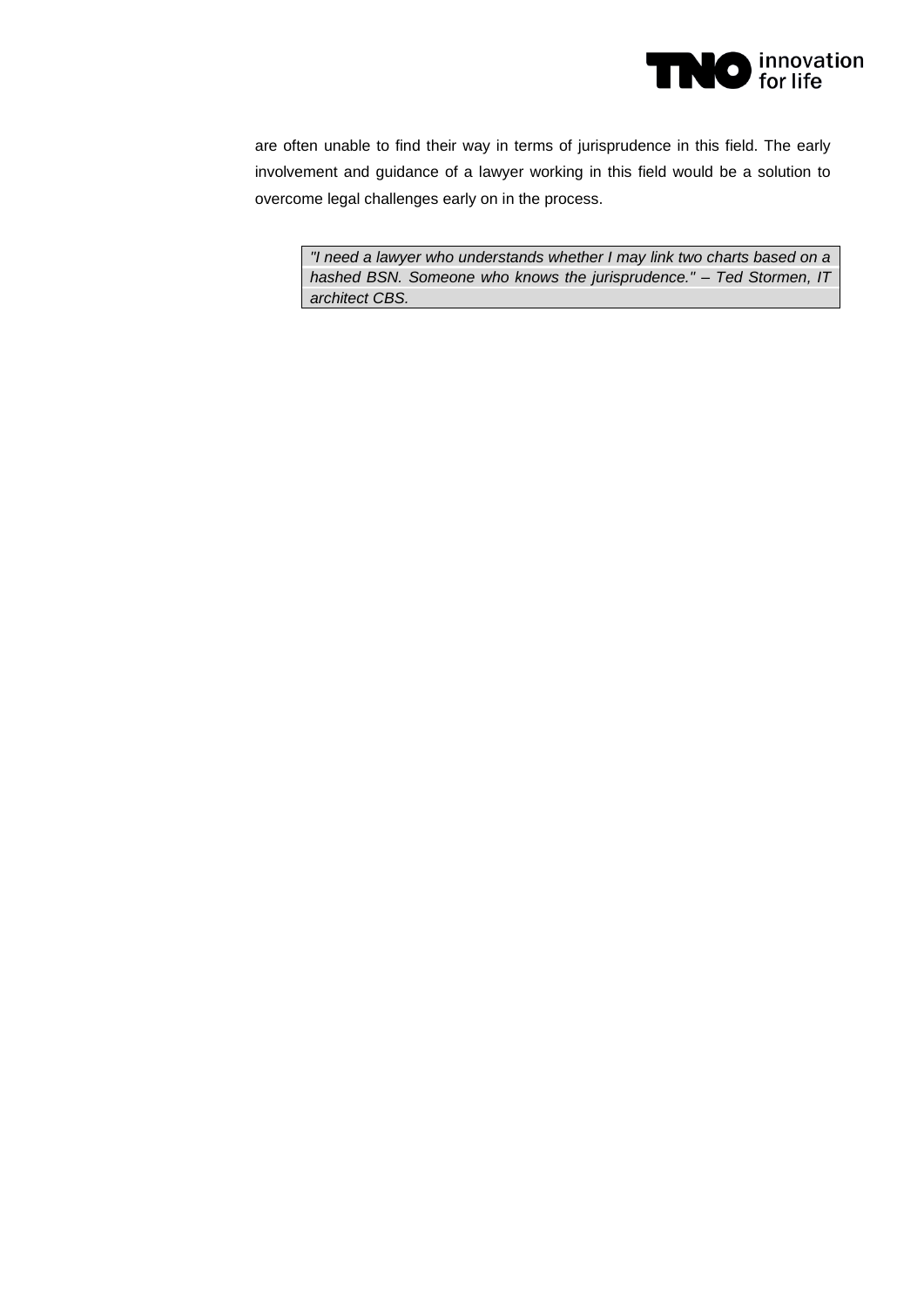

# 5 Discussion and Conclusion



When scaling up ICT innovations, organisations have to deal with all kinds of non-technological issues. MPC technology poses additional challenges compared to other ICT systems. MPC is pre-eminently applied in collaborations between organisations. As a result, there are

additional issues on each aspect that need to be taken into account. For example, in addition to its own corporate governance, account must also be taken of the governance of the collaboration. IT governance must also be aligned with the corporate governance of the various organisations involved. Finally, the various organisations must comply with laws and regulations that apply to the sectors in which they operate.

In addition, the use of MPC applications is only recent and still relatively unknown to the general public. As a result, there are no standards against which an MPC application can be tested, and therefore there is not always trust among the internal and external stakeholders of organisations that want to start working with an MPC application. Also, the current laws and regulations are not yet geared to the use of MPC applications. The fact that the technology in this case is ahead of the legislation means that MPC applications are difficult to test against current legal frameworks. During the design process of an MPC application, it is advisable to have a lawyer with knowledge of both the technological field and the domain in which it is applied who can look at how and whether the application complies with applicable laws and regulations. Another way to overcome a key ethical objection around (automated) decision-making (based on biased data) is to keep human control in the application.

### **5.1 Limitations and future research**

Despite the important results that have emerged from this use case, there are also some limitations that offer opportunities for future research. For example, the results documented in this article follow from a single use case, so more input can be obtained by expanding the dataset to other use cases. A more comprehensive dataset would also make it possible to carry out analyses between the experiences